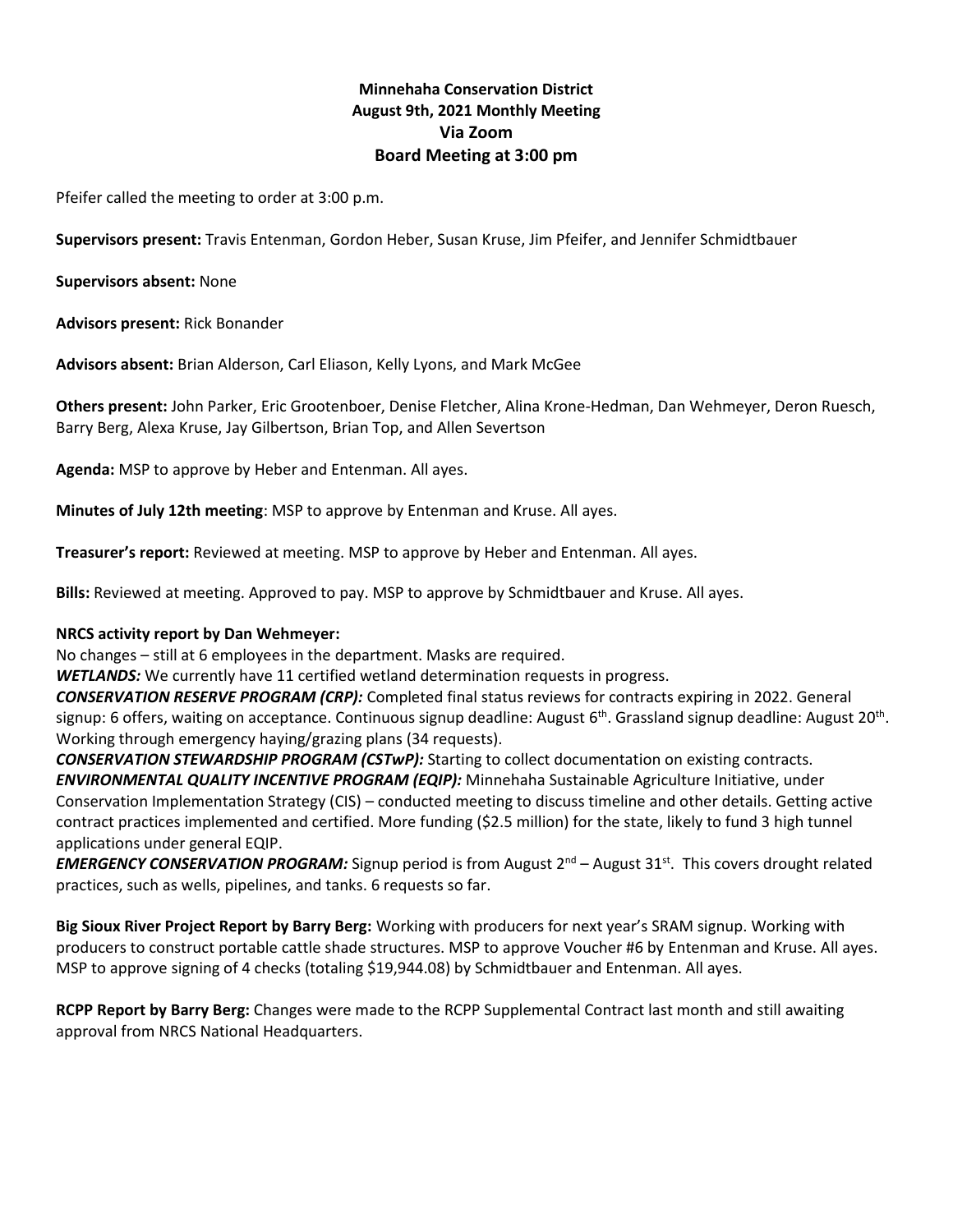**Urban Educator Report by Alina Krone-Hedman:** October 22<sup>nd</sup> is the batching deadline for CIS (Urban Agriculture) applications. Top reported that 11 producers are being contacted about high tunnels for the CIS-EQIP project. 3 will get funded under general EQIP. We will have outreach measures coming – posters, tables at events, etc. Sustainability plan for the City of Sioux Falls is going well; goals and strategies are being formed. Will attend Pollinator Day at Good Earth State Park over Labor Day weekend. A youth activity is planned, as well as handing out booklets and other materials. Working on planning an update to the website for the conservation district. Working on a project to help reduce bird loss from birds crashing into windows at her office building.

**Public Comment Time – 15 minutes** – Parker mentioned that Rick Mayko, Area Forester, died recently. Brian Scott, from the SD Dept. of Ag. Office in Sioux Falls retired this summer. He also discussed a Letter of Support that was requested from the Board to ask for more funds (\$2.5 million annually) for the NCARL (North Central Agricultural Research Lab) to build resilient soils and foster beneficial insects. Board members agreed to be listed as supporters of the fund increase request. Heber mentioned that the Lab's Field Day was cancelled this year (second year in a row) due to the pandemic. He encouraged others at the meeting to attend meetings and tours of the facility when they are available again.

**Update from Supervisors** - Kruse asked about upcoming event listings for the Board. Parker mentioned that the District calendar on the website lists some events, as well as the SD Department of Ag. Website. Schmidtbauer suggested that we could have a standing Agenda item for upcoming events. Heber mentioned the Supervisor's Handbook, online training module, open meetings law and the Conservation District Association Convention that is held in the fall as good sources of information for board members. Parker noted that hotel rooms, registration and travel expenses are paid by the District. The Convention is September 19-21 this year in Spearfish.

## *OLD BUSINESS*

## **1. Service Report (bio-solids, tree planting, grass planting, Gevik Site, etc.)**

Bio-solids: Waiting for corn harvest. Lots of soil sampling to do in Sept. and Oct. City is switching to cake (dehydrated) method this fall. Trees: Parker presented the Tree & Fabric Report for the year. Total number of trees sold was 22,694. 132,000 feet of fabric was applied. 2,200 tree tubes and 2,200 stakes were placed. Grass: 200 acres of CRP planned for 2022. Much mowing to complete. Fall seeding starts next week. Parker presented a map of the county that shows where various services were performed. Parker and Grootenboer plan to make videos of the tree and grass planting process and what to expect. Gevik Site: Parker met with Confluence on August 8<sup>th</sup> and has new pictures of changes suggested. He will forward this to the committee.

## **2. Building Remodeling Update**

Framing is complete. Wiring and insulation are occurring; plumbing will happen soon. The target date for completion is the end of September. Parker presented the Building Budget. \$24,000 was budgeted and the total is now projected to be about \$22,165.00.

## *NEW BUSINESS*

## **1. NRCS Civil Rights Review**

Wehmeyer presented Civil Rights points: Confidentiality, County Reports, Memorandum of Understanding and Outreach. A copy of the documents will be placed on the shared drive, as well as forwarded to the board.

# **2. Approval of Local Resource Concerns**

Wehmeyer, Ruesch and Parker met and compiled a list of resource concerns in the county. The spreadsheet of concerns and rankings was presented and discussed. Board members decided that more discussion may need to be held about how to establish the local resource concerns list and include more people in the process. This topic will be placed on next month's meeting Agenda.